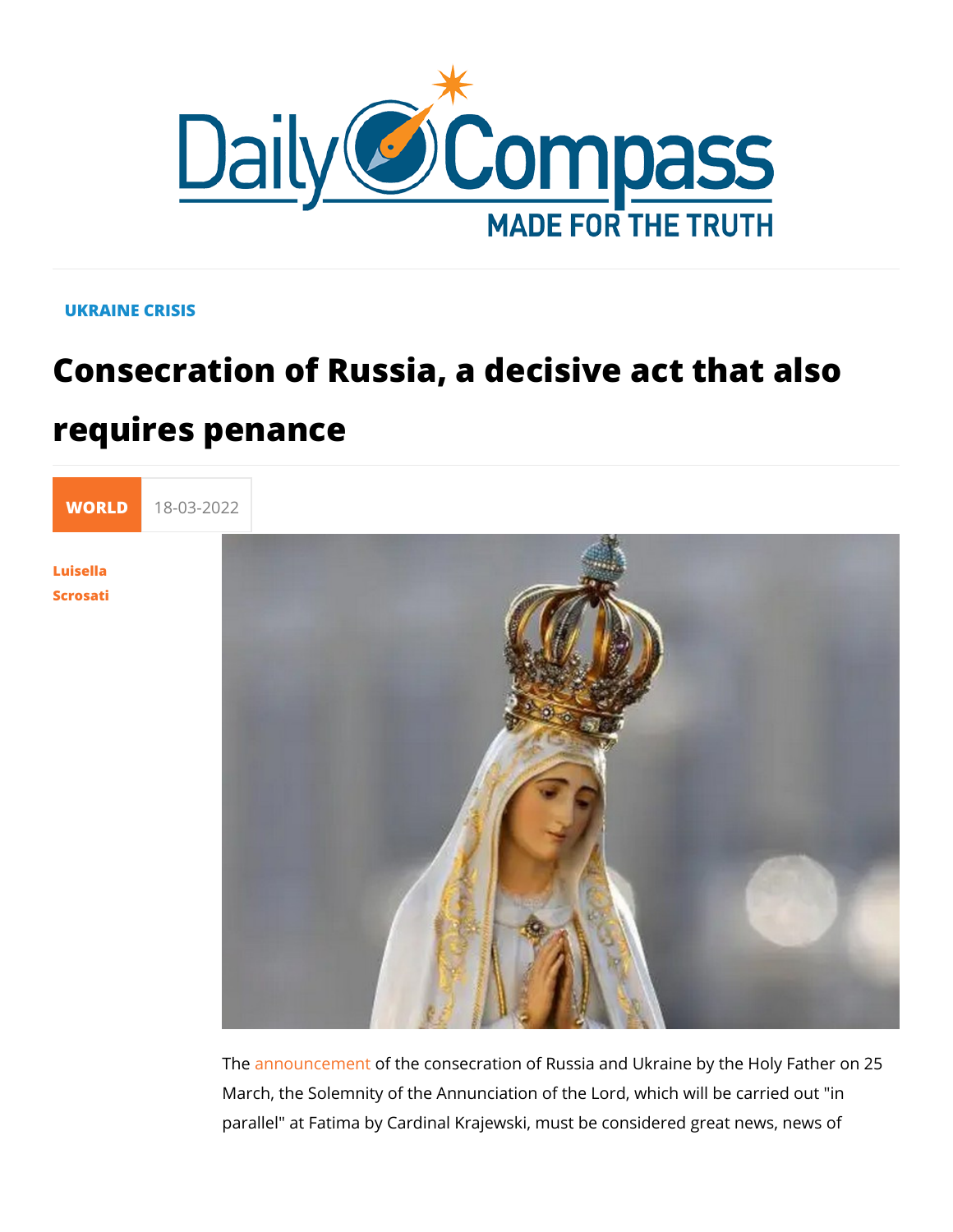historic importance. This is the Pope s response to the appeal who have greeted the initiative with great joy and hope. Monsi senior archbishop of the Greek-Catholic Church of he reevt Haaly, Ukrainian Catholics had asked for this action as early as 2014 serious clashes in Ukraine, requests that have increased since

The significance of the act must be assessed from several poi beginning with the historical one. In 1037 the Grand Prince of Vladimirovi, known as the Wise Man, consecrated his kingdom included present-day Ukraine, Belarus, and part of Russia, to Queen of Ukraine. Nine hundred years later, just three years b apparitions, the Queen of Ukraine had "returned" to warn her p Hrushiv to twenty-two people who were working in the fields, f atheistic communism in Russia, the world wars, and the great Ukrainian people would experience because of communist Russ suffering was announced again in Hrushiv, in 1987, to 12-year

The consecration of Russia, howeveerf, ees pulcic Ouly Lady's request shepherd children of Fatima, a connection which Mgr Shevchuk [her](https://ewtn.co.uk/article-we-are-grateful-ukrainian-catholic-leader-welcomes-consecration-to-marys-immaculate-heart/)e: "We are grateful to the Holy Father for having granted the during the apparition of 13 July 1917 in Fatima, and of her chi and to stop the errors of Russia, which promotes wars and pe So today we see the fulfilment of the words of Our Lady, who s martyred, the Holy Father will suffer greatly, various nations w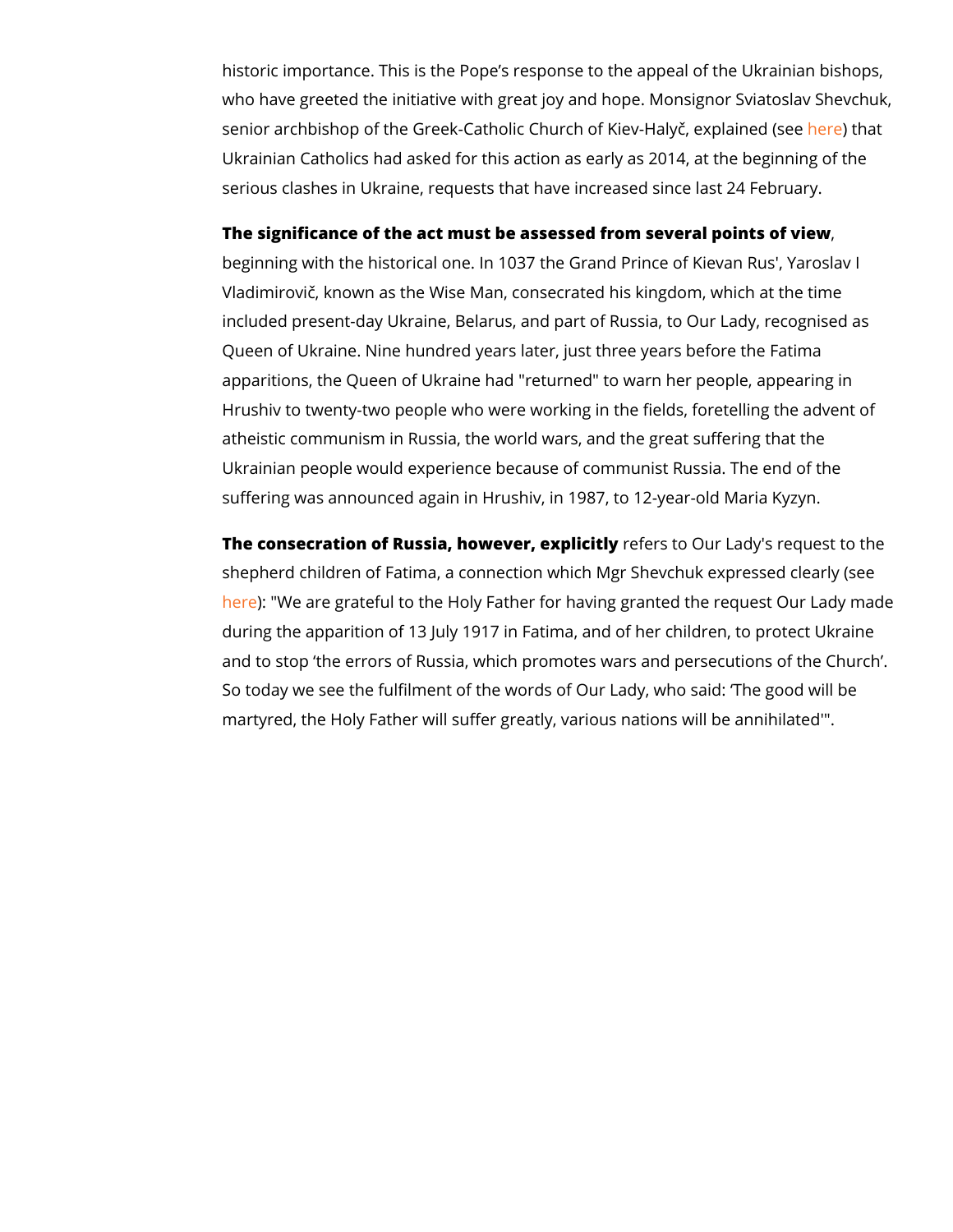The second reason for the importancies of inthinsteratiation that we can to greet with great joy and approval the fact that our pastors, faithful, recognise, at least implicitly, God's sovereign power but also over nations and the entire world. We cannot forget the and ecclesial context that we have been experiencing for year. world to be closed in on itself, that continues to claim the aut relegating God to the "spirituality" of man, or rather of the ind that God no longer has anything to do with the life of society consecration to Our Lady of two specific nations - and God wil Europe, which have done everything possible to bring the scou themselves - breaks these taboos and finally puts God baek at world and of the Church, directs the hopes of men whened they brings men back to imploring help from on high.

If this finally uplifted gaze brings about a consecrassion cloe  $\alpha$  uy appears from the communiqué of the Director of the Vatican Pr last-minute changes - then the initiative takes on further weig theologians have been scandalised at the mere mention of con Theologians have been whispering in the bishops' ears that on consecration, but only of entrustment. On the contrary, it is est of how Heaven wants the act of consecration, that is, the act I someone or something from the profane world to the sacred wo Mary Most Holy, as a sign of belonging to Her and to her linea infernal dragon (for moreheletails, see

To consecrate nations, and in particulate Rrus maintale beart, explicitly requested by Our Lady at Fatima, as a remedy again overtake humanity because of the sins and abominations repea handing these nations over to Our Lady, so that they may be d of the evil one, who wants to use them to spread death, lies, and and transfer them to the ark of salvation, the Immaculate Hear save them and make them become instruments of good for the

But at Fatima Our Lady had cleator by the solith the consecration, Communion of reparation on the first five Saturdays, and for p the third secret, we see the angel calling the world to penance first of all recognising that war and calamities are means that world, and their strength is the sins of men. Our Lady uses pre